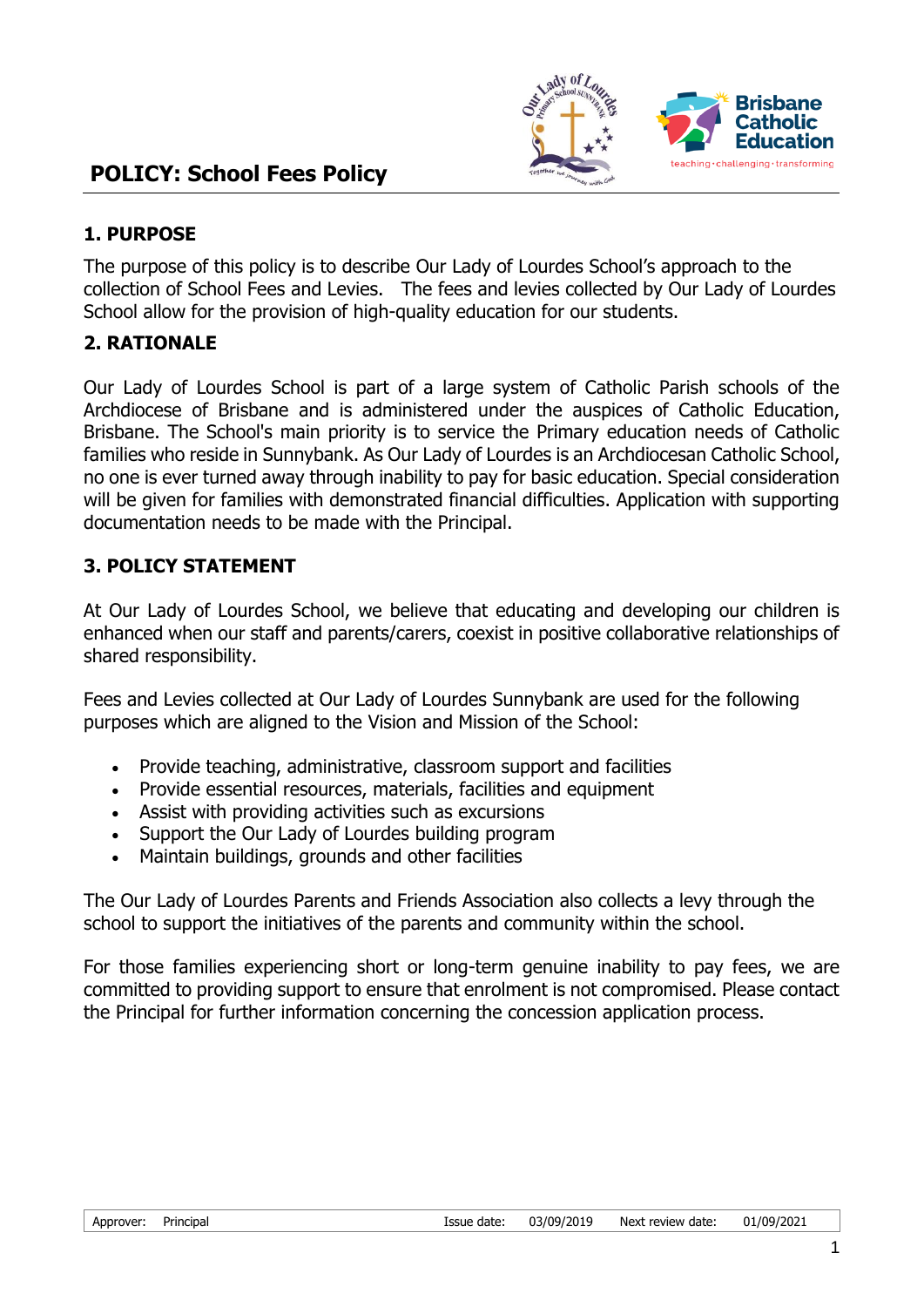

# **POLICY: School Fees Policy**

# **4. PRINCIPLES**

## **School Fee and Levy Collection Process**

- 1. School fees and levies are charged on a **term** basis during the first week of the term in accordance with the School Fees and Levies Schedule (available on our website). The preferred method of payment is via Direct Debit.
- 2. Fees are due to be paid within 14 days of the issue of the Statement of Fees and Levies. The due date will be noted on the statement.
- 3. Recovery of unpaid fees

In fairness to families who pay their school fees regularly and on time, our school will follow up all overdue school fee accounts.

- a. A reminder statement/notice/letter will be issued within 7 days to any family who has not settled their school fee account by the due date where a payment plan or other arrangements agreed to by the Principal.
- b. If payment or a suitable response is not received within 7 days of the reminder statement, contact with the parent will be made via telephone, mail or email.
- c. If after two weeks from this second reminder satisfactory arrangements have not been reached, the account may be sent to the school's Debt Collection agency. In serious cases, where in the school's opinion there is clear capacity to pay outstanding fees, legal options may be pursued by the school.
- d. Legal costs, direct debit rejection fees and any debt collection costs or other costs incurred will be at the family's expense.
- 4. On acceptance of enrolment, commitment was given to pay the fees by their due date. Where a parent/guardian believes financial circumstances have arisen that will prevent or delay the payment of the school fee account, a variety of options are available, all of which are at the Principal's discretion.

## a. **Extension of Time**

If an extension is required, please contact the school finance office to make a request to the due date for consideration by the Principal.

## b. **Payment Plans**

Payment of the school fee and levy account by regular instalments. All payment plans must ensure that the account is cleared by the last day of the school year or as otherwise agreed with the Principal.

## c. **Fee Concessions**

In cases of financial hardship an application may be made for a fee concession.

i. Concession applications are accepted for consideration at the commencement of each year or at any point imitated by the family. Concessions are issued for a maximum period of 12 months within a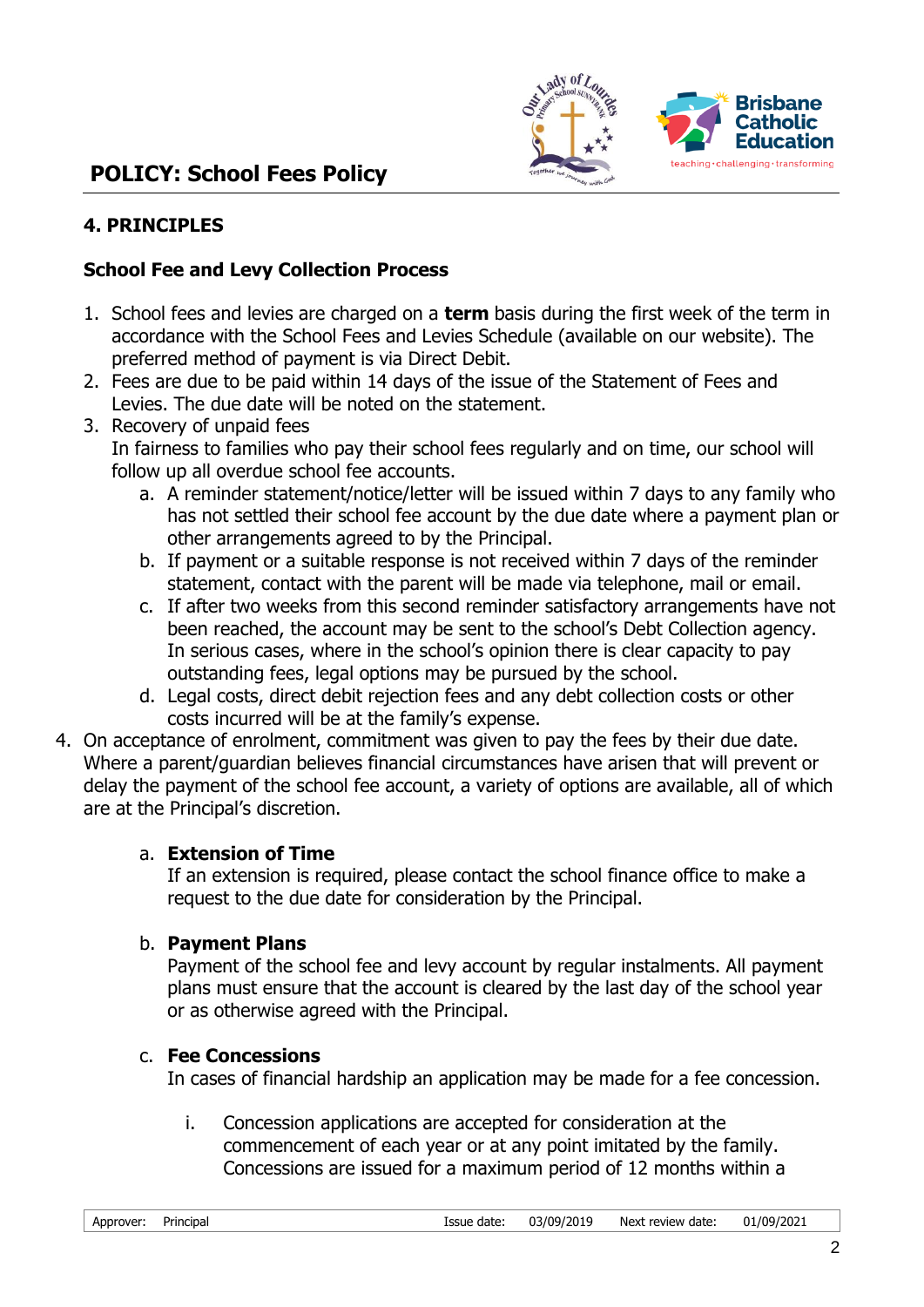

calendar year. Consideration for a subsequent 12-month period will require a new application.

- ii. A compassionate and just approach under the mission and values of Brisbane Catholic Education and Our Lady of Lourdes is used when reviewing applications; no Catholic student will be excluded due to an inability of the family to pay school fees. The same process is adopted by all Brisbane Catholic Education schools for assessing eligibility.
- iii. Concession application forms are available at the school finance office.
- iv. All matters are dealt with on a confidential basis.

#### **Agreed Payment Plans**

As mentioned in point 4b above, our school offers families the opportunity of paying the school fee account by regular instalments over the course of the year. All Agreed Payment Plans must be organised to include a regular schedule that will clear the school fees account by the last day of the school year. Any extensions to an Agreed Payment Plan must be agreed by the Principal. To establish an Agreed Payment Plan, application forms are available on the school website, Parent Portal or from the school finance office. All arrangement are at the discretion of the Principal.

## **Consequences of Unpaid Fees**

- Any Direct Debit Rejections will incur a \$11.10 fee (\$1.10 ADF Fee \$10 Processing Fee).
- Contact from the School Principal to meet and develop a payment plan.
- Failure to adhere to this agreement will mean **all** outstanding Fee Statements will be forwarded to the schools Debt Collection Agency.

#### **Late Start Enrolment**

New students entering Our Lady of Lourdes after the commencement of the term may be charged on a pro-rata basis for the remaining weeks of the term at the Principal's discretion.

#### **Withdrawal of Enrolment**

Fees will be payable for the whole term in which the enrolment is terminated. For a reduction or refund of fees a written application must be made to the Principal at the time of notification and may be granted at the Principal's discretion.

Student text books, library books and laptops and all accessories are to be returned to the School. If any fees remain outstanding, they will be payable as per the normal payment terms and where appropriate, any fees in credit will be refunded after outstanding debt.